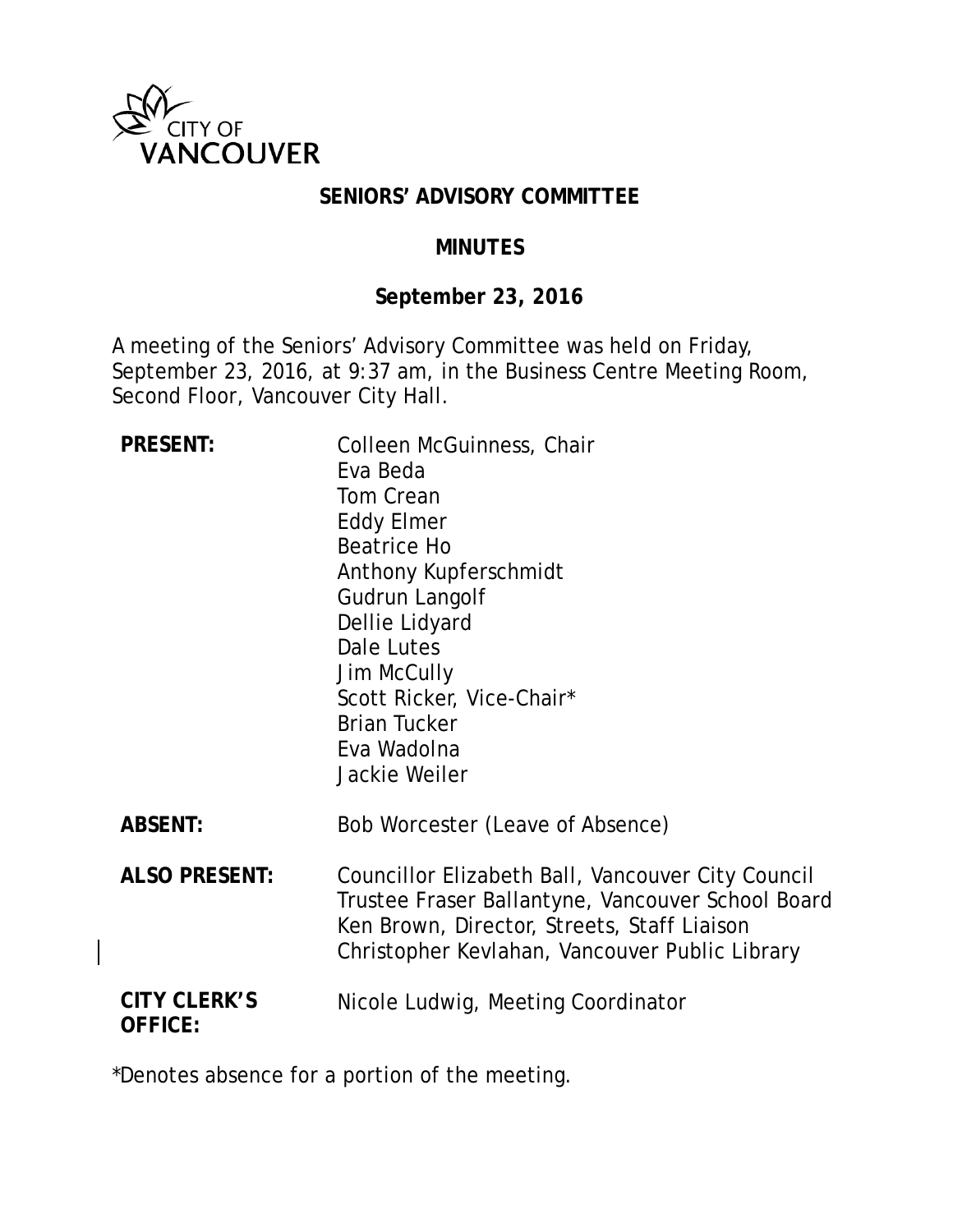#### **Leave of Absence Requests**

MOVED by Eva Wadolna SECONDED by Scott Ricker

THAT Bob Worcester be granted leave of absence for this meeting.

CARRIED UNANIMOUSLY

**Approval of Minutes**

MOVED by Gudrun Langolf SECONDED by Beatrice Ho

> THAT the Minutes of the Seniors' Advisory Committee meeting of July 8, 2016, be approved.

CARRIED UNANIMOUSLY

*\* \* \* \* \**

*The Committee agreed to hear item 5 as the first item of business. For ease of reference, the minutes are recorded in numerical order.*

*\* \* \* \* \**

### **1. Barrier Free BC**

The Committee requested that Councillor Ball raise the matter of Barrier Free BC with Council. The Meeting Coordinator agreed to send the relevant motion approved at the Seniors' Advisory Committee meeting on May 20, 2016, to Council Liaisons.

### **2. Social Isolation and Loneliness Amongst Seniors (SILAS)**

Following discussion, the Committee agreed a motion on this matter was not necessary.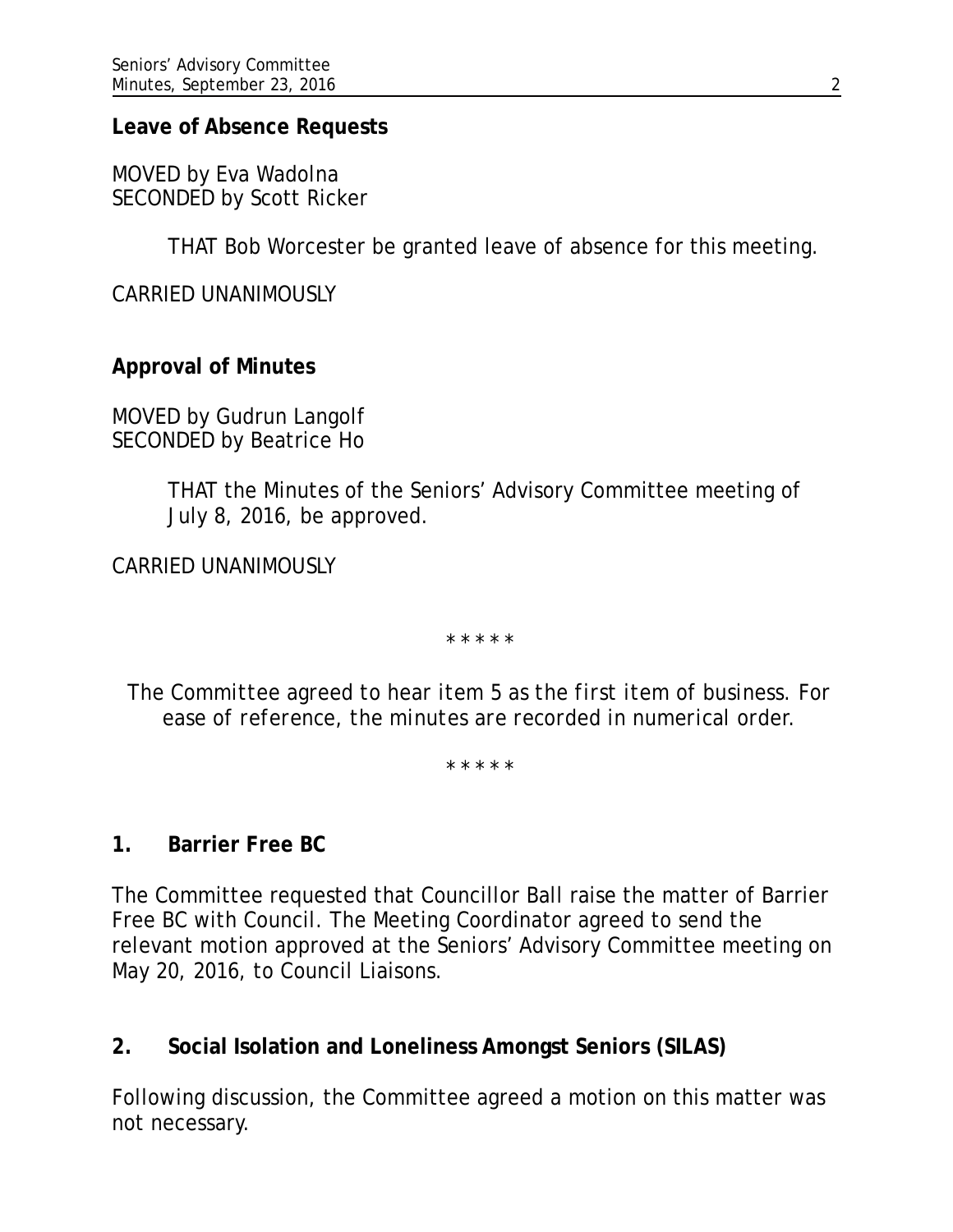# **3. An Age-Friendly Arbutus Corridor**

Mike Anderson, Engineering Services, provided an overview of the Arbutus Corridor project and responded to questions. He also noted there are public workshops taking place regarding corridor planning and members should register through [http://vancouver.ca/arbutus-greenway.](http://vancouver.ca/arbutus-greenway) The committee members brought attention to the confusion surrounding the workshops (limited attendees) and the open houses and that this has created concerns about the openness of the consultation process.

MOVED by Eva Wadolna SECONDED by Dellie Lidyard

## WHEREAS

- 1. In 1995, Council approved the Vancouver Greenways Plan, which stated that the purpose of greenways is to "expand the opportunities for urban recreation and to enhance the experience of nature and city life;"
- 2. In 2000, Council approved the Arbutus Corridor Official Development Plan, designating the Corridor as a public thoroughfare for transportation and greenways, including pedestrian paths, heritage walks, nature trails, and cyclist paths;
- 3. In 2012, Council approved the Transportation 2040 Plan, which prioritizes the needs of pedestrians, including atrisk groups such as seniors;
- 4. In 2013, Council approved the Age-friendly Action Plan and the City's plan to seek recognition from the World Health Organization as a "Global Age-friendly City;"
- 5. Key features of an age-friendly city are adequate, safe, and accessible green spaces and walkways;
- 6. The Arbutus Corridor is an excellent location for these vital amenities.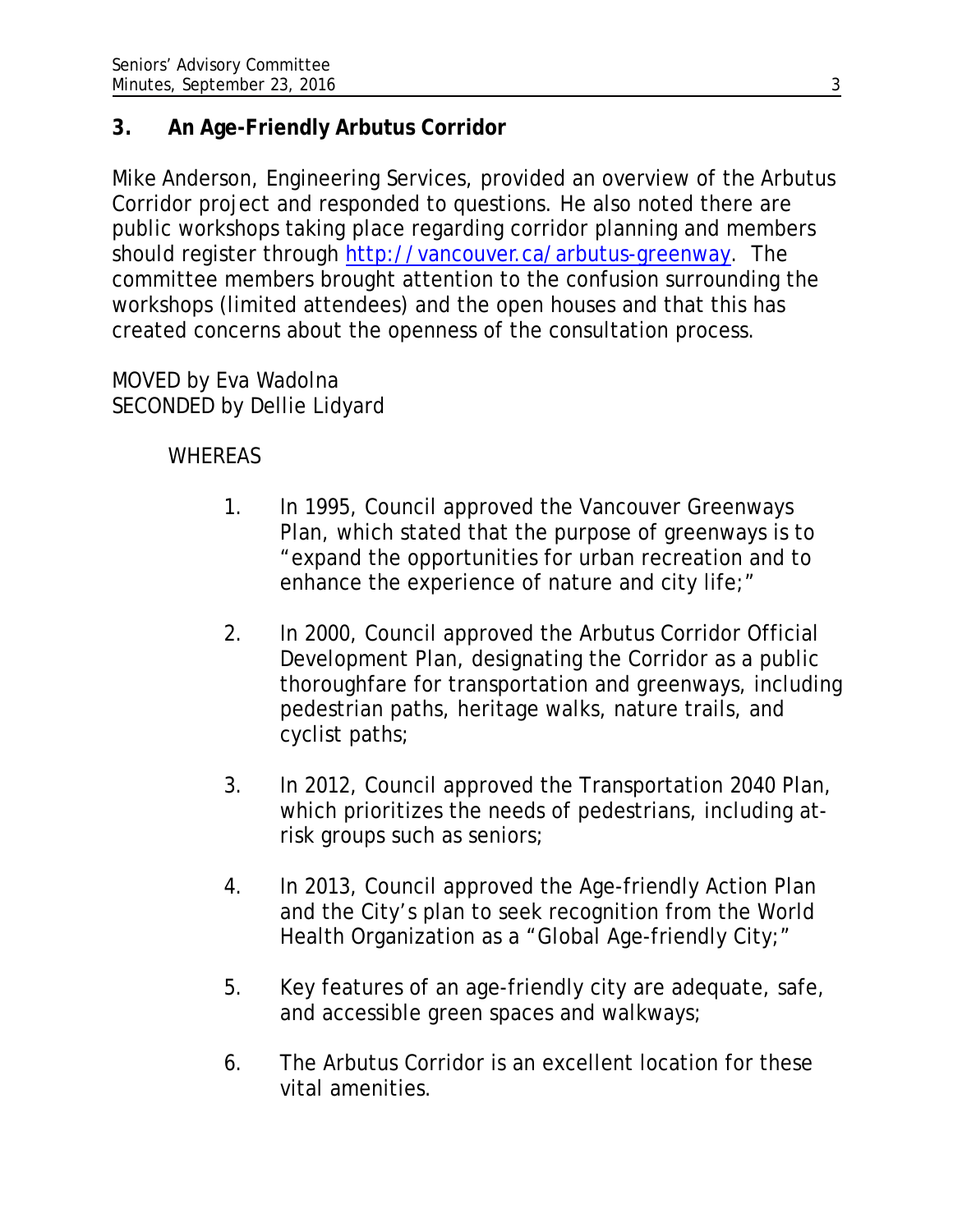THEREFORE BE IT RESOLVED THAT the Seniors' Advisory Committee ask Council to direct staff to:

- 1. Ensure that the new Arbutus Corridor Development Plan is consistent with the goals of an age-friendly city.
- 2. Incorporate the Committee's recommendations on design, conflict reduction between users, and additional matters, set out below:

### **Design Recommendations**

The following should be taken into consideration when planning the Arbutus Greenway.

- i. Priority access should be given to residents living along the greenway, including older adults and those with mobility issues.
- ii. The corridor should provide convenient access to public transit.
- iii. Existing parking adjacent to the corridor should be retained, and new parking should be added to allow older drivers or families to access the corridor.
- iv. Special attention should be paid to sections of the greenway that intersect with streets, which may increase the risk of collision between pedestrians, cyclists and motor vehicles.
- v. The entire greenway should be accessible to emergency vehicles.
- vi. Cycling and pedestrian routes should be clearly marked by painted lines or different surface textures.
- vii. The surface of shared-used paths should be safe and comfortable in all weather conditions and for all users, including those using assistive devices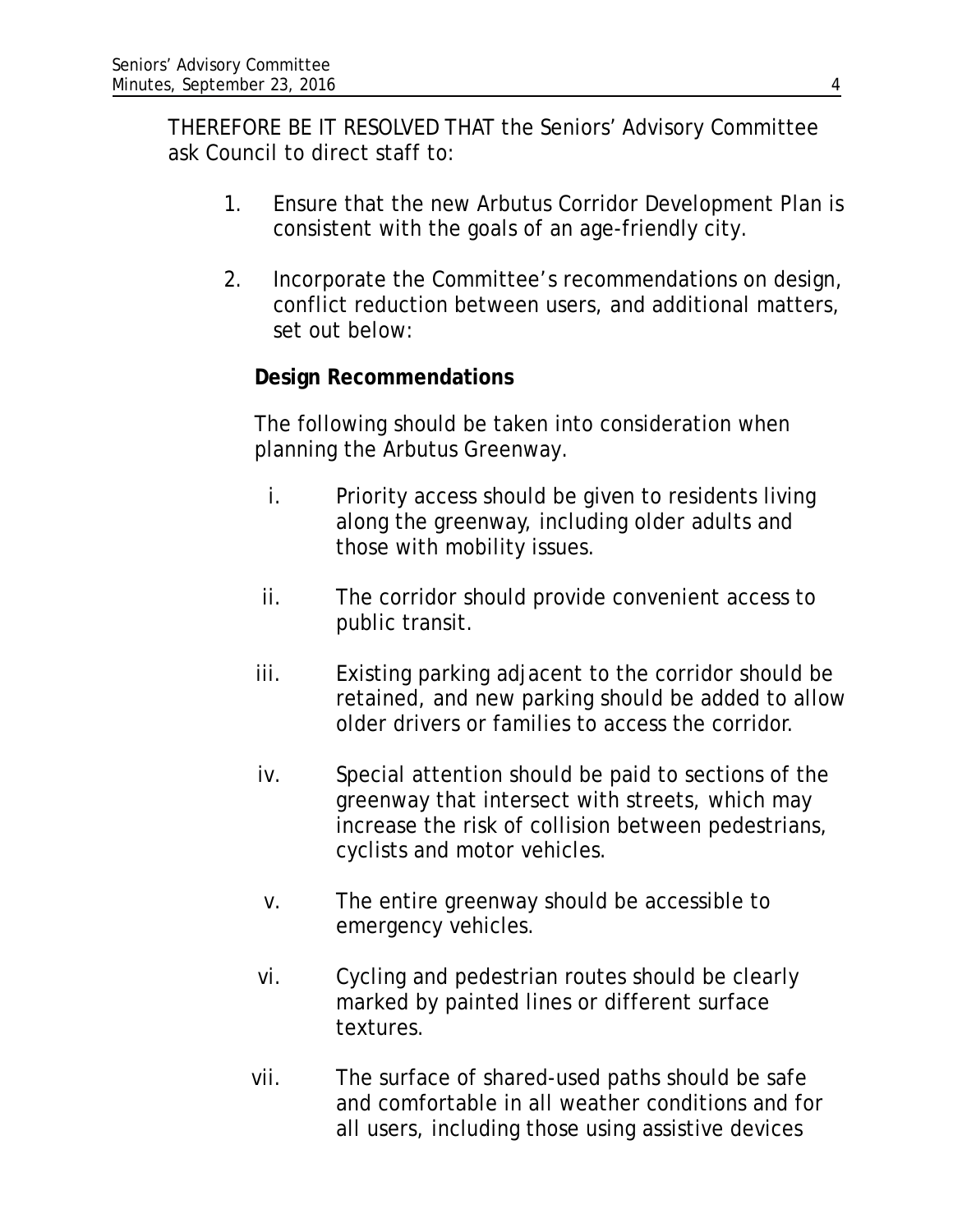(e.g., canes, crutches, wheelchairs, scooters) as well as cyclists. This applies to both surface materials and surface grades which should not exceed 5%.

- viii. Rest areas should be provided, especially at the top of surface inclines where pedestrians may need to sit. They should be sheltered and equipped with comfortable seating, drinking fountains, washrooms, and garbage containers.
	- ix. Where appropriate, existing community gardens and vegetation should be retained, and new landscaping should be added to create a pleasing and enjoyable park-like environment.
	- x. Adequate lighting should be installed to improve visibility and safety in all weather conditions, especially for those who are visually impaired.
	- xi. Public art should be installed along the greenway and it should reflect the characteristics of the surrounding neighbourhoods and the CPR's historic connection with Vancouver.
- xii. The greenway should connect with existing bikeways, such as those along West 10th and West 7th Avenues. Consideration should be given to installing bike rental stations, safe bike racks, and access to electrical charging stations for mobility assisted devices (e.g. electric bicycles, tricycles, motorised wheelchairs, and cars).

### **Suggestions to Reduce Potential Conflicts Between Users of the Greenway**

i. Signage in multiple formats should clearly communicate designated uses and the rules of conduct for different users.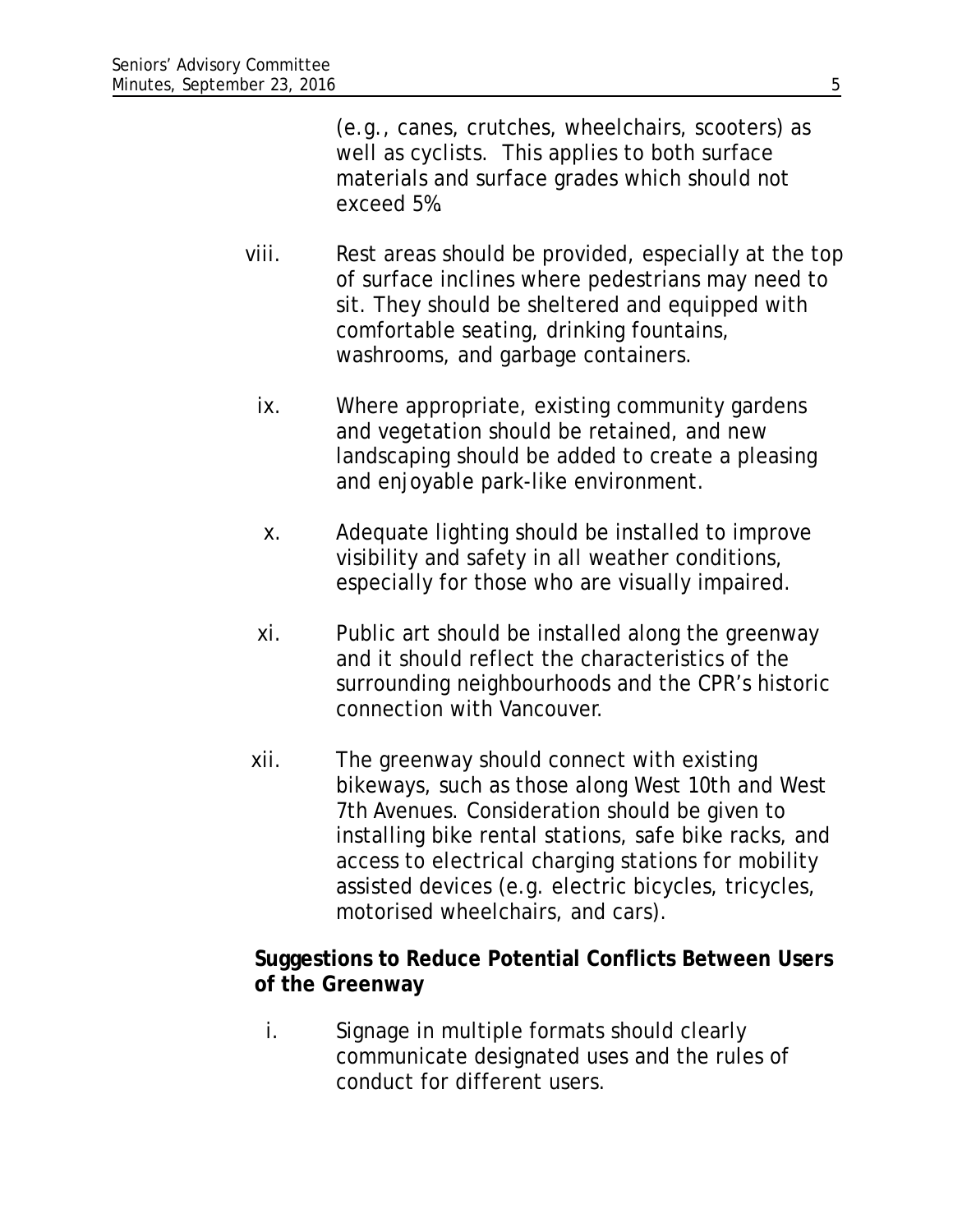- ii. Easily-visible way-finding signage (preferably illuminated at night) should be provided.
- iii. Shared-use paths should be of sufficient width to accommodate all users.
- iv. Where appropriate, paths for users travelling at different speeds (e.g., cyclists, pedestrians) should be separated.

### **Additional Considerations**

- i. Regular maintenance should be provided, including garbage removal, leaf clean up, sanding/salting surfaces, and repairing street furniture.
- ii. Environmental design features (Crime Prevention Through Environmental Design) should be used to deter criminal behaviours like vandalism, drug use, overnight camping, and physical assault.
- iii. Presence of pets should be regulated (e.g., designate special areas for pets, require dogs to be on leash).
- iv. Urban wildlife such as raccoons, skunks, coyotes, birds, and bees are a natural part of the corridor and should therefore be protected.
- 3. Include the Seniors' Advisory Committee and other relevant Advisory Committees in all stages of the planning process.

CARRIED UNANIMOUSLY (Scott Ricker absent for the vote)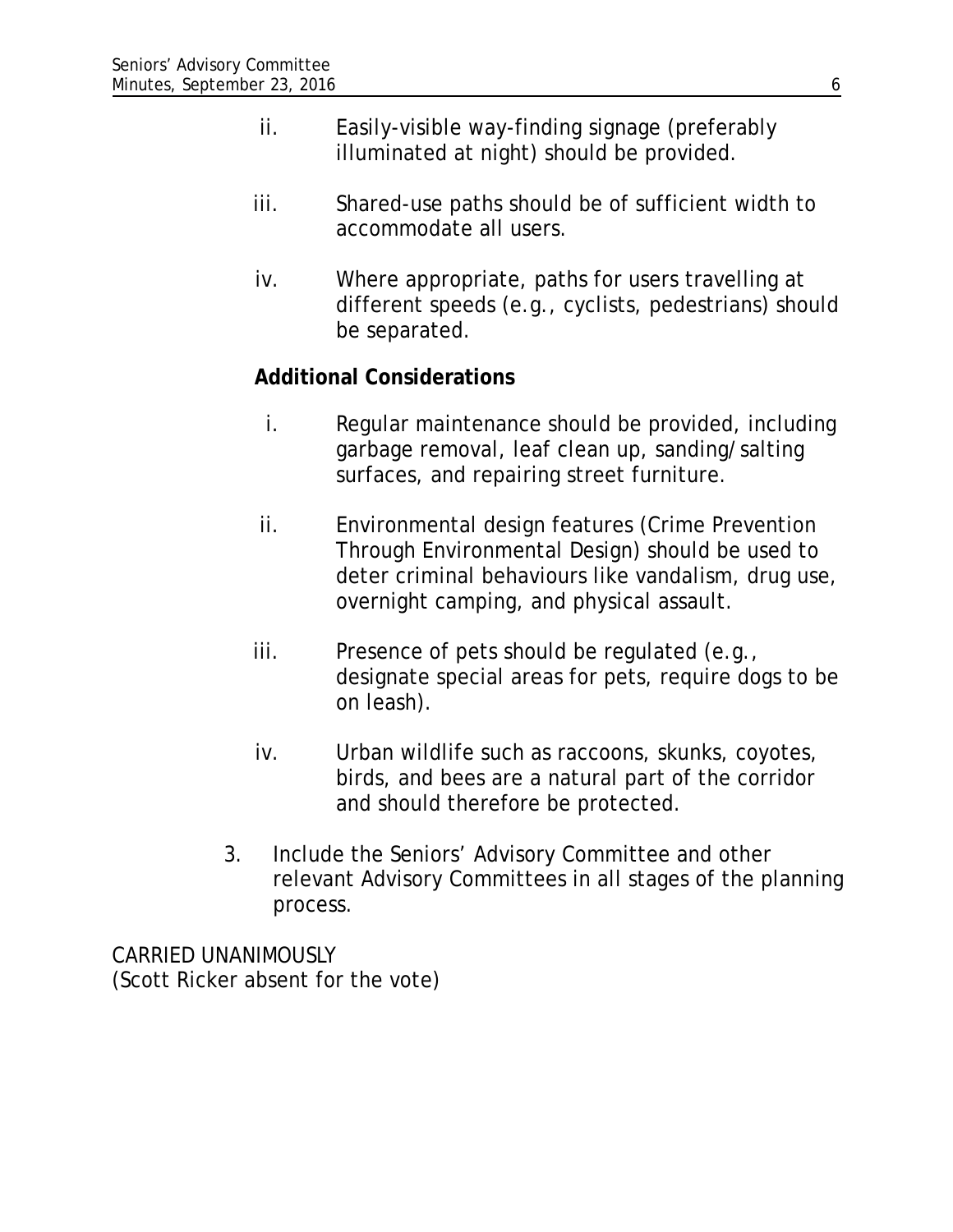#### **4. Public Washrooms**

MOVED by: Gudrun Langolf SECONDED by: Dellie Lidyard

### **WHEREAS**

- 1. Access to public toilets is a basic human need and is a critical feature of any age-friendly city;
- 2. Older adults and people with medical problems are especially likely to require access to public toilets; and
- 3. Such facilities allow older adults to feel comfortable going out to run errands, exercise, and socialize, thus encouraging healthy, active aging.

THEREFORE BE IT RESOLVED THAT the Seniors Advisory Committee ask Council to instruct staff to:

- 1. Establish appropriate design specifications and placements for public toilets, in consultation with the Seniors' Advisory Committee and other relevant Advisory Committees and community organizations.
- 2. Include public toilets in all current and future planning projects as well as include provisions for proper maintenance to ensure well-functioning, safe and accessible public toilets.

### CARRIED UNANIMOUSLY

## **5. Fair Haven United Church Homes Society**

Carol Mothersill, Fair Haven United Homes Society, presented on the proposed redevelopment of the "C" building at 49<sup>th</sup> Avenue and Vivian Street, and, along with Virginia Bird, also from Fair Haven United Homes Society, and Jaraad Mirani, Colliers International, responded to questions.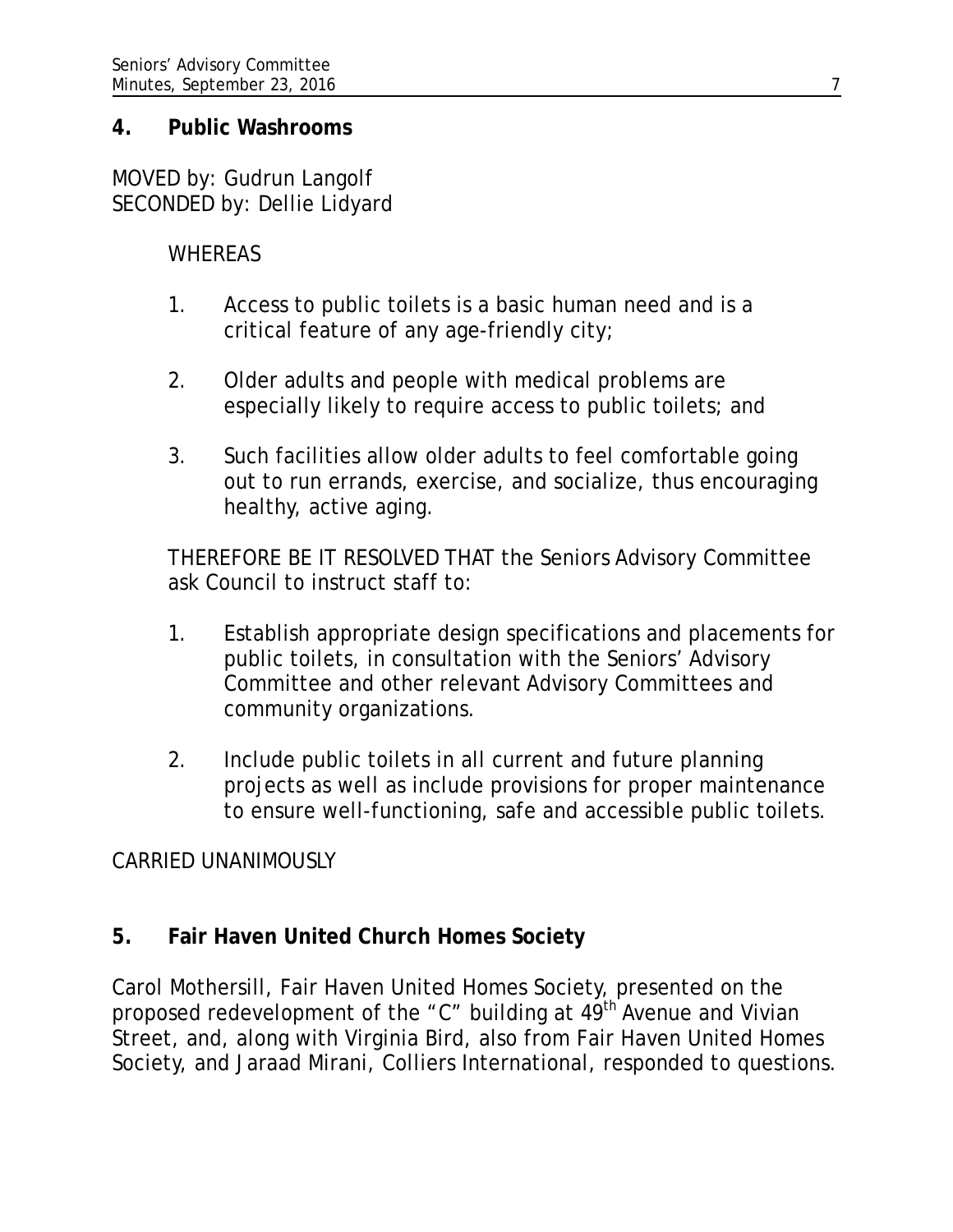## **6. Committee Liaison Updates**

## *a. Council Liaison*

Councillor Elizabeth Ball, Council Liaison, provided an update on recent Council decisions, including the living wage policy, the empty homes tax, and the proposed Sunset Seniors Centre.

# *b. School Board Liaison*

Trustee Fraser Ballantyne, Vancouver School Board, provided an update on potential school closures and consolidation, and noted the School Board is looking towards entertaining different ways of using the spaces so that students and staff can work in a safe environment.

## *c. Park Board Liaison*

No report.

# *d. Vancouver Public Library Liaison*

Christopher Kevlahan, Vancouver Public Library, provided an update on the flood at the Main Branch of the library, and noted that all seniors programs are going on, but they will be in different rooms. He also reviewed some events that will be taking place for Seniors' Day October 5 to 7, 2016.

## *e. Staff Liaison*

Ken Brown, Acting Director, Streets, Engineering Services, noted the foliage has been cut back at  $6<sup>th</sup>$  Avenue and Arbutus Street so that signs are more visible, and the timing of the signal at  $4<sup>th</sup>$  Avenue and Vine street has been increased.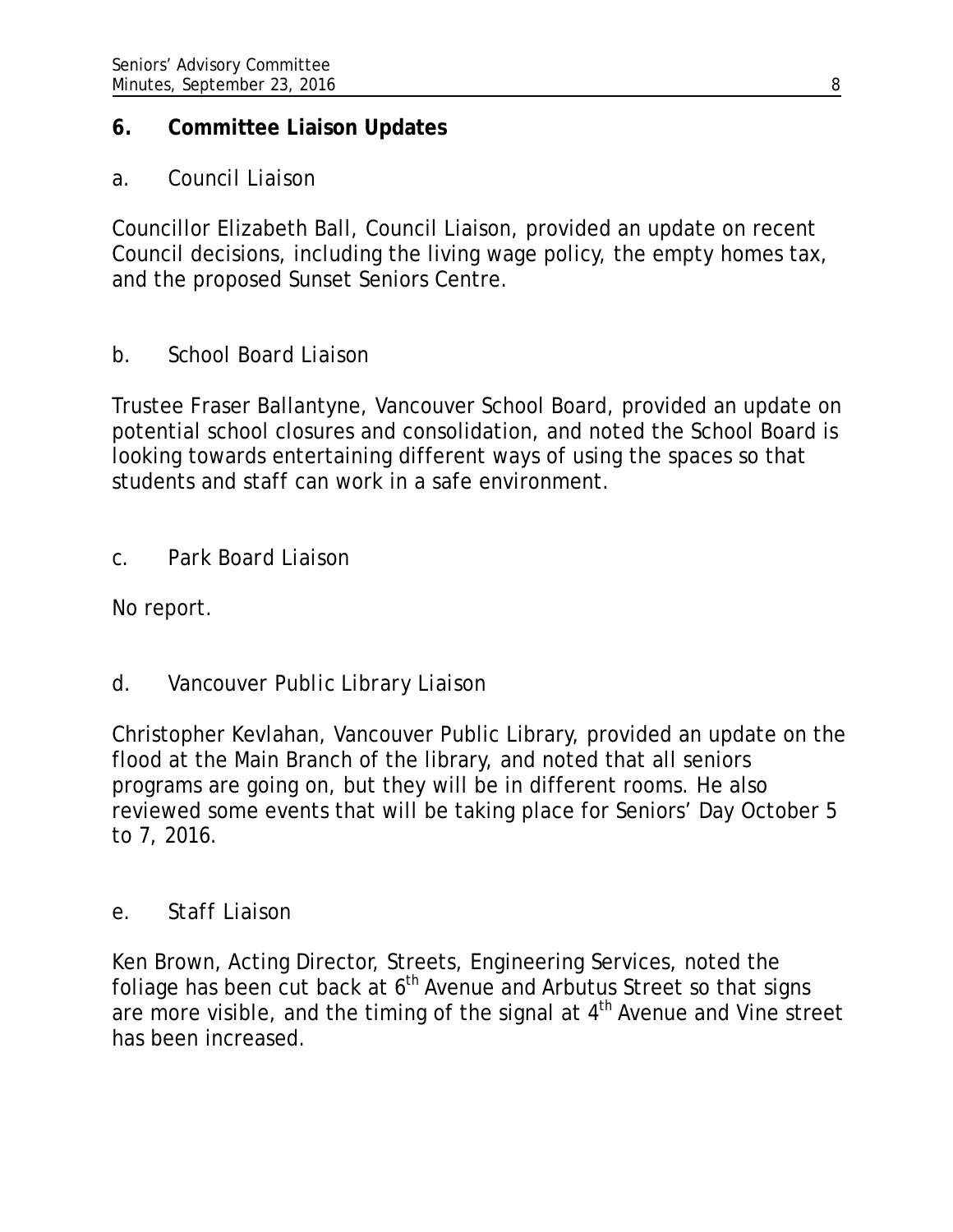# **7. Subcommittee and Working Group Updates**

- *a. Communication*
- *b. Community Engagement*

Beatrice Ho provided an update on the "Aging Well for Cities" conference and noted she would be participating in it. She agreed to circulate information.

*c. Housing*

No report

*d. Social Isolation and Loneliness*

The Vice-Chair noted he and other members of the Committee had received a proclamation for National Senior's Day from Vancouver City Council on September 21, 2016. In discussion, it was noted that the Proclamation is missing the community involvement aspect, and it may be worthwhile to seek out a new proclamation so that community organizations will be recognized when the proclamation is read publicly. Councillor Ball agreed to assist in reworking the wording of the proclamation.

Brian Tucker noted staff had circulated an email regarding Social Isolation and Loneliness Amongst Seniors (SILAS) update, which explained that the project scope is expanding, and discussions will take place the week of October 1, 2016, to talk about the scope.

*e. Transportation and Mobility*

Dellie Lidyard provided an update, noting current issues are pedestrian safety as a primary goal of every development project in the city, and the TransLink Fare Review.

Eva Wadolna reported on the Transportation 2040 Stakeholders meeting which took place on September 22, 2016. She noted that bike share had been addressed, with a request to accommodate ebikes and etrikes in the